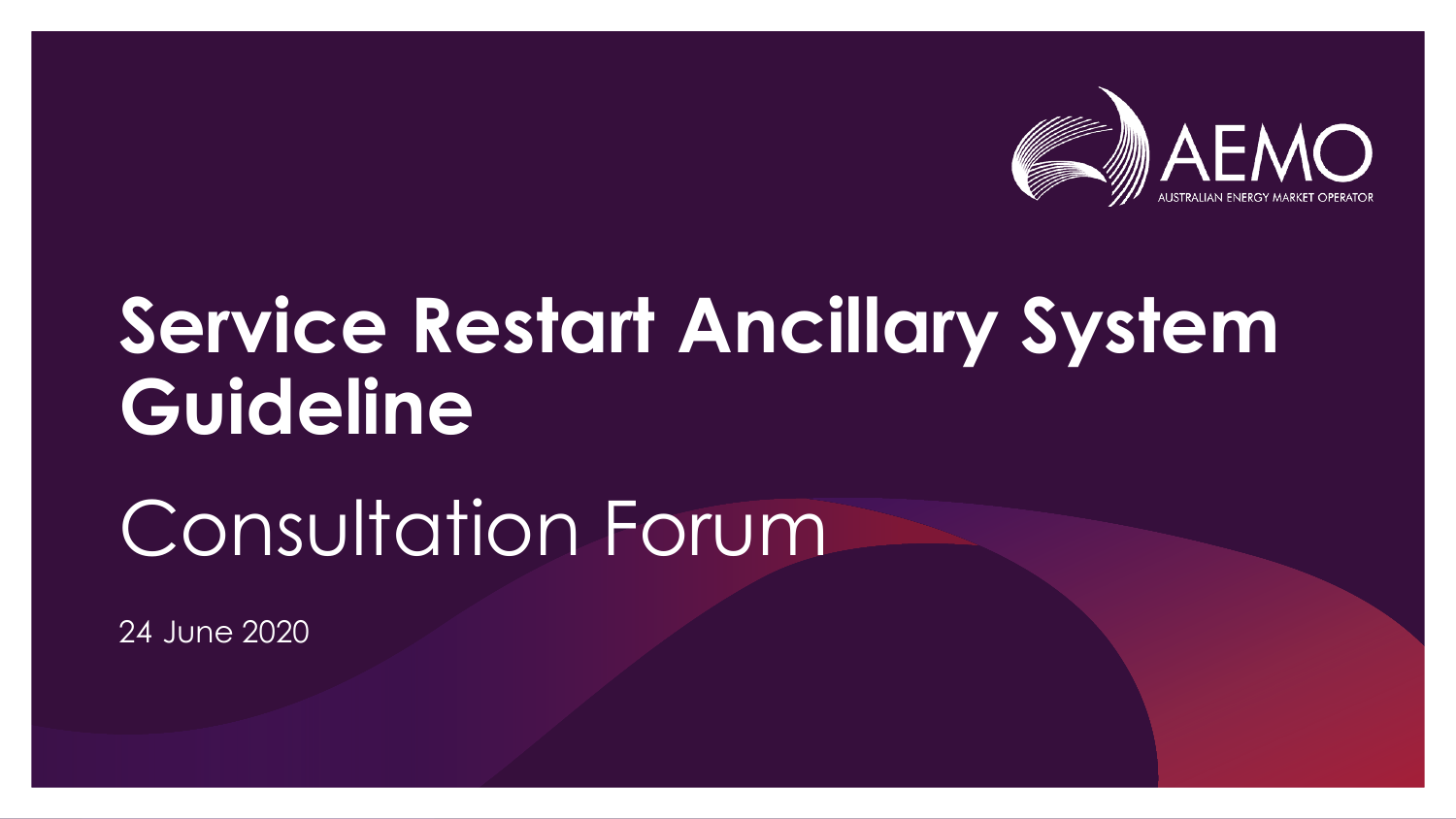

### *We acknowledge the Traditional Owners of country throughout Australia and recognise their continuing connection to land, waters and culture. We pay our respects to their Elders past, present and emerging.*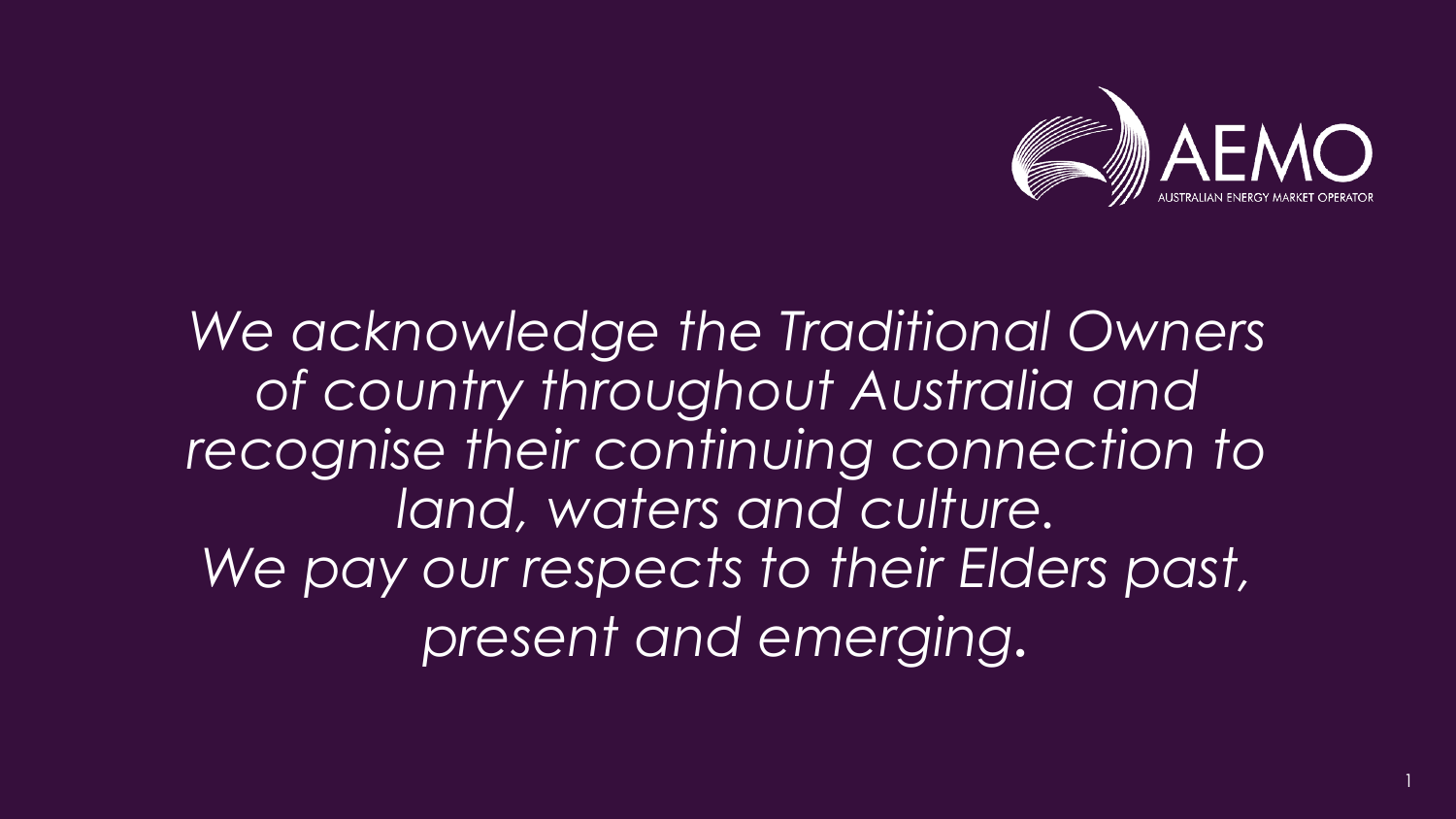### AEMO Competition Law Meeting Protocol

AEMO is committed to complying with all applicable laws, including the Competition and Consumer Act 2010 (CCA). In any dealings with AEMO regarding proposed reforms or other initiatives, all participants agree to adhere to the CCA at all times and to comply with this Protocol. Participants must arrange for their representatives to be briefed on competition law risks and obligations.

Participants in AEMO discussions **must**:

- Ensure that discussions are limited to the matters contemplated by the agenda for the discussion
- Make independent and unilateral decisions about their commercial positions and approach in relation to the matters under discussion with AEMO
- Immediately and clearly raise an objection with AEMO or the Chair of the meeting if a matter is discussed that the participant is concerned may give rise to competition law risks or a breach of this Protocol
- Participants in AEMO meetings **must not** discuss or agree on the following topics:
- Which customers they will supply or market to
- The price or other terms at which Participants will supply
- Bids or tenders, including the nature of a bid that a Participant intends to make or whether the Participant will participate in the bid
- Which suppliers Participants will acquire from (or the price or other terms on which they acquire goods or services)
- Refusing to supply a person or company access to any products, services or inputs they require

Under no circumstances must Participants share Competitively Sensitive Information. Competitively Sensitive Information means confidential information relating to a Participant which if disclosed to a competitor could affect its current or future commercial strategies, such as pricing information, customer terms and conditions, supply terms and conditions, sales, marketing or procurement strategies, product development, margins, costs, capacity or production planning.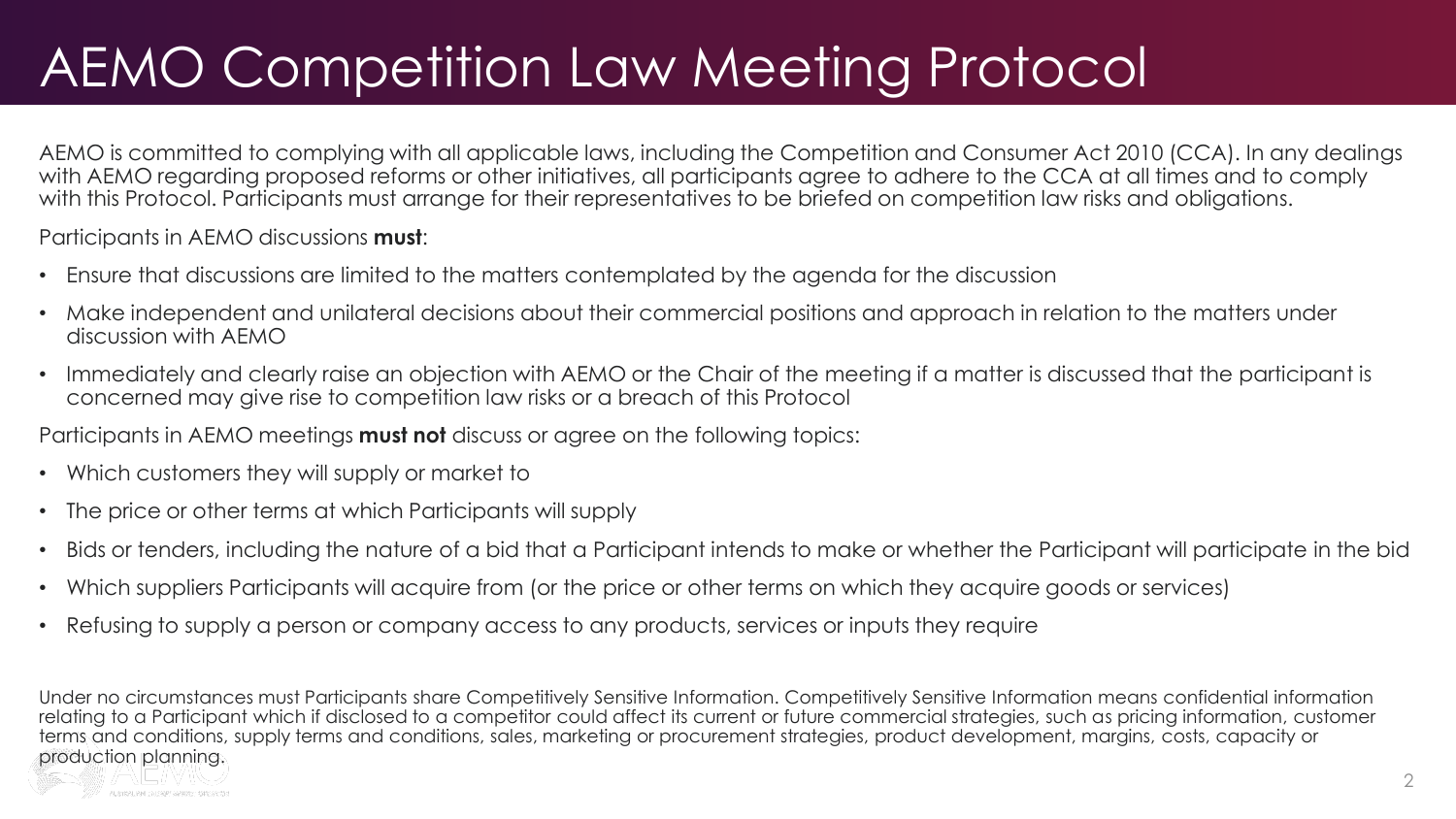### Raising hand in WebEx Events

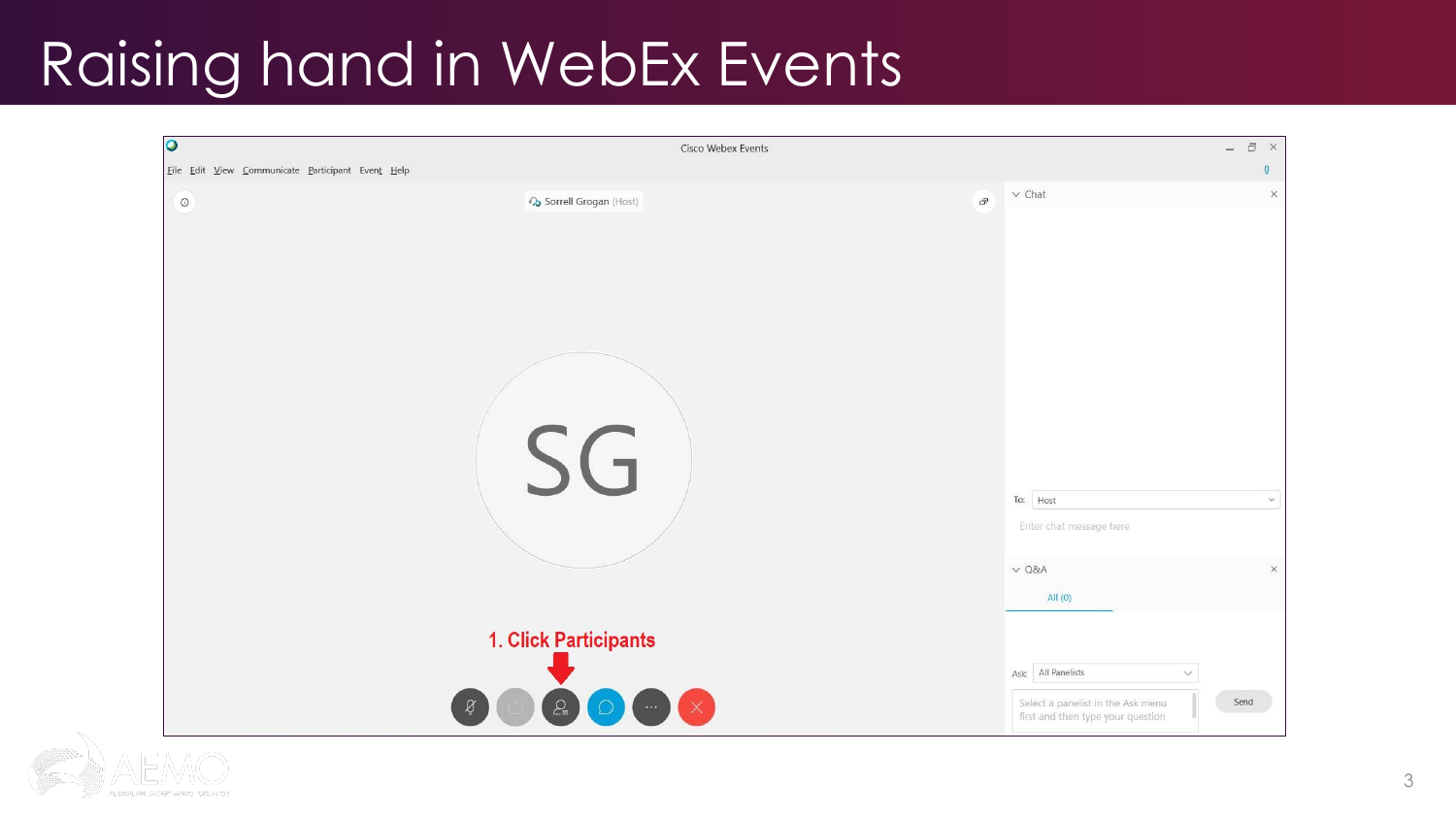### Raising hand in WebEx Events

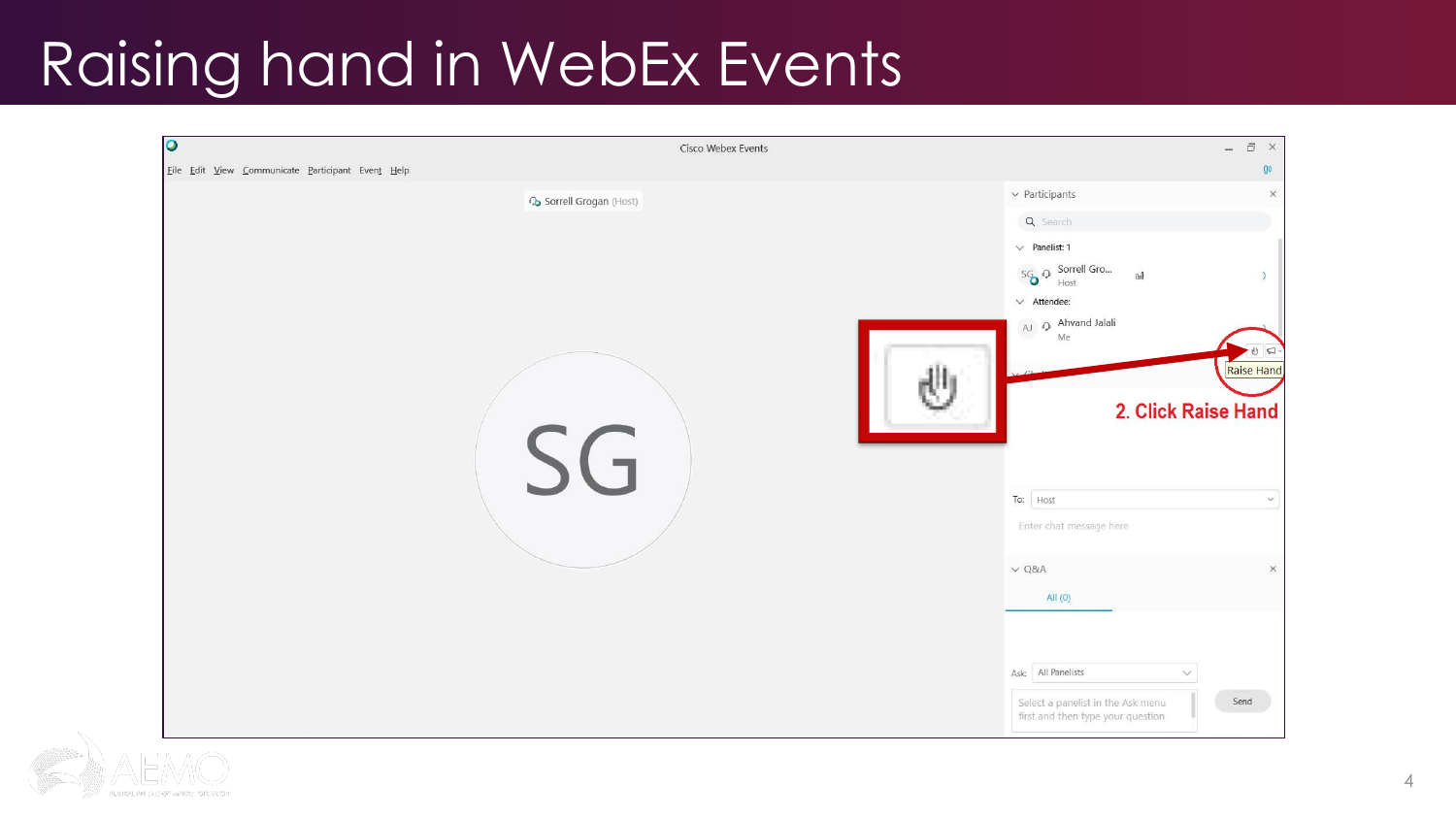## Today's meeting

- 1. Background and context for the new guideline
- 2. Overview of major changes
- 3. NEM-wide considerations
	- Introduction from existing and new technology owners and OEMs
	- Open discussion on Guideline changes

#### 4. Regional considerations

- Introduction by regional TNSP
- Discussion by NEM region

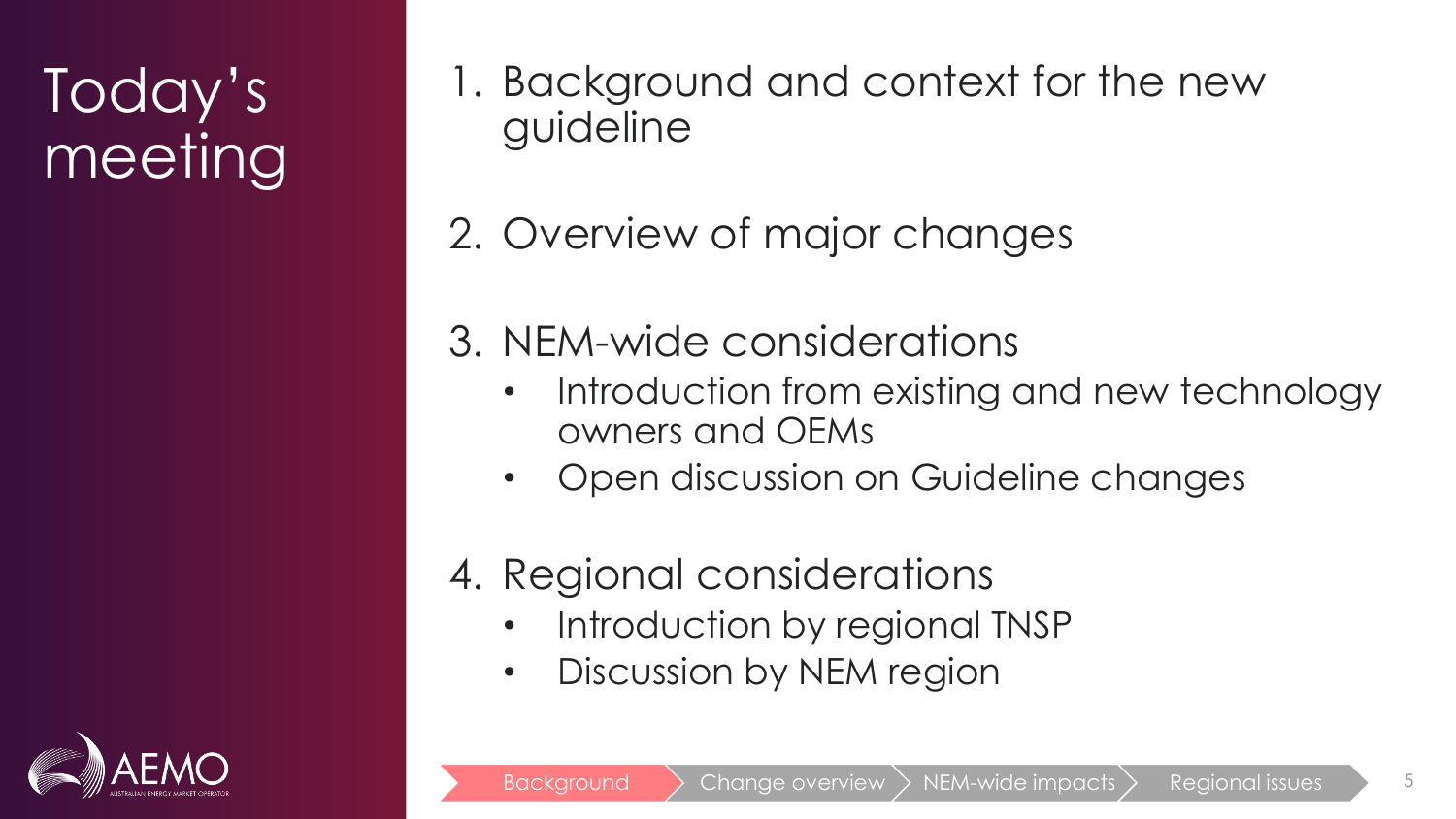### Rule change background

- Changing mix of generation and load, need alternative restart and support services
- Restoration support services to enhance & sustain restoration
- Consideration for future power system state (long-term)
- Improved confidence in restart paths and performance of SRAS equipment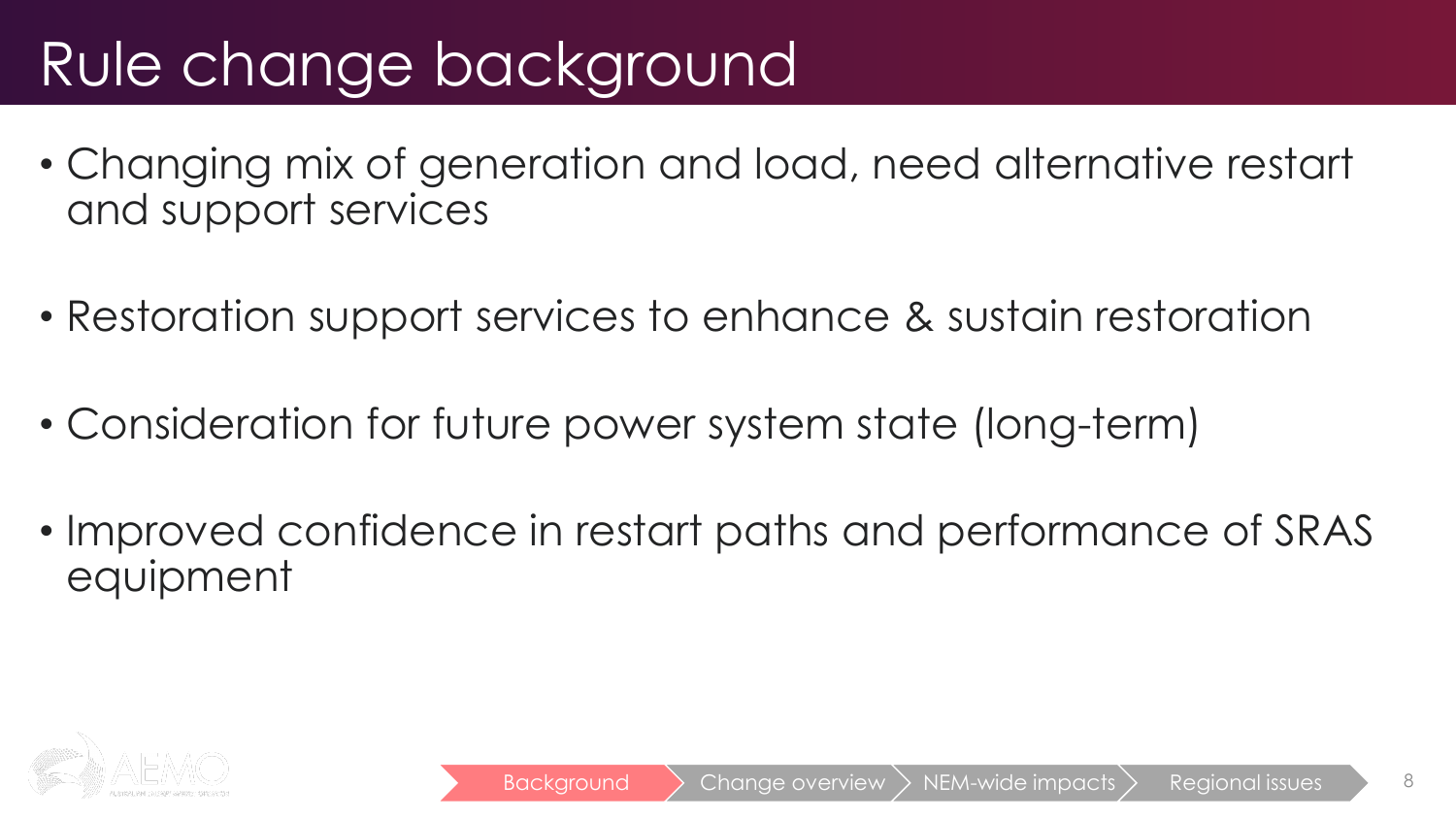#### **Rule change: Amendment to the definition of SRAS and black start capability**

Guideline changes:

- *Describing capabilities of plant in detail that can apply to a broader set of potential black start facilities*
- *Introduce and describe capabilities that can provide Restoration Support Services*

To consider:

*What should or shouldn't be captured here? To what level of detail? What are the abilities of new tech?*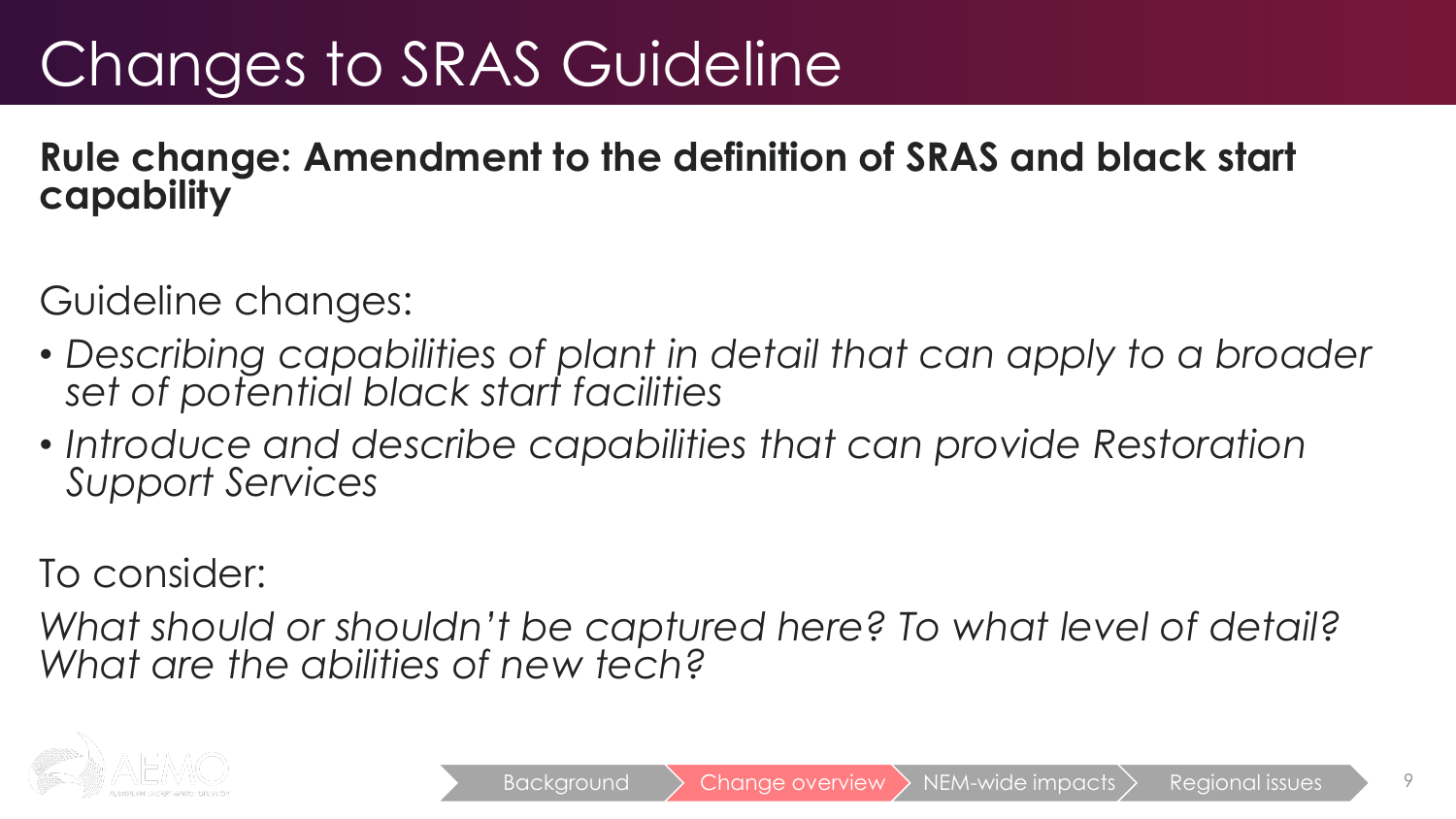#### **Rule change: Amendment to the SRAS Procurement Objective**

Guideline changes:

- *Description on how this objective will be met*
- *Focusing on long-term costs, consider value for money and potential for risk-sharing*
- Allow consideration of the future state of the power system at *procurement*

To consider:

*Are the included modifications to meet objective appropriate?*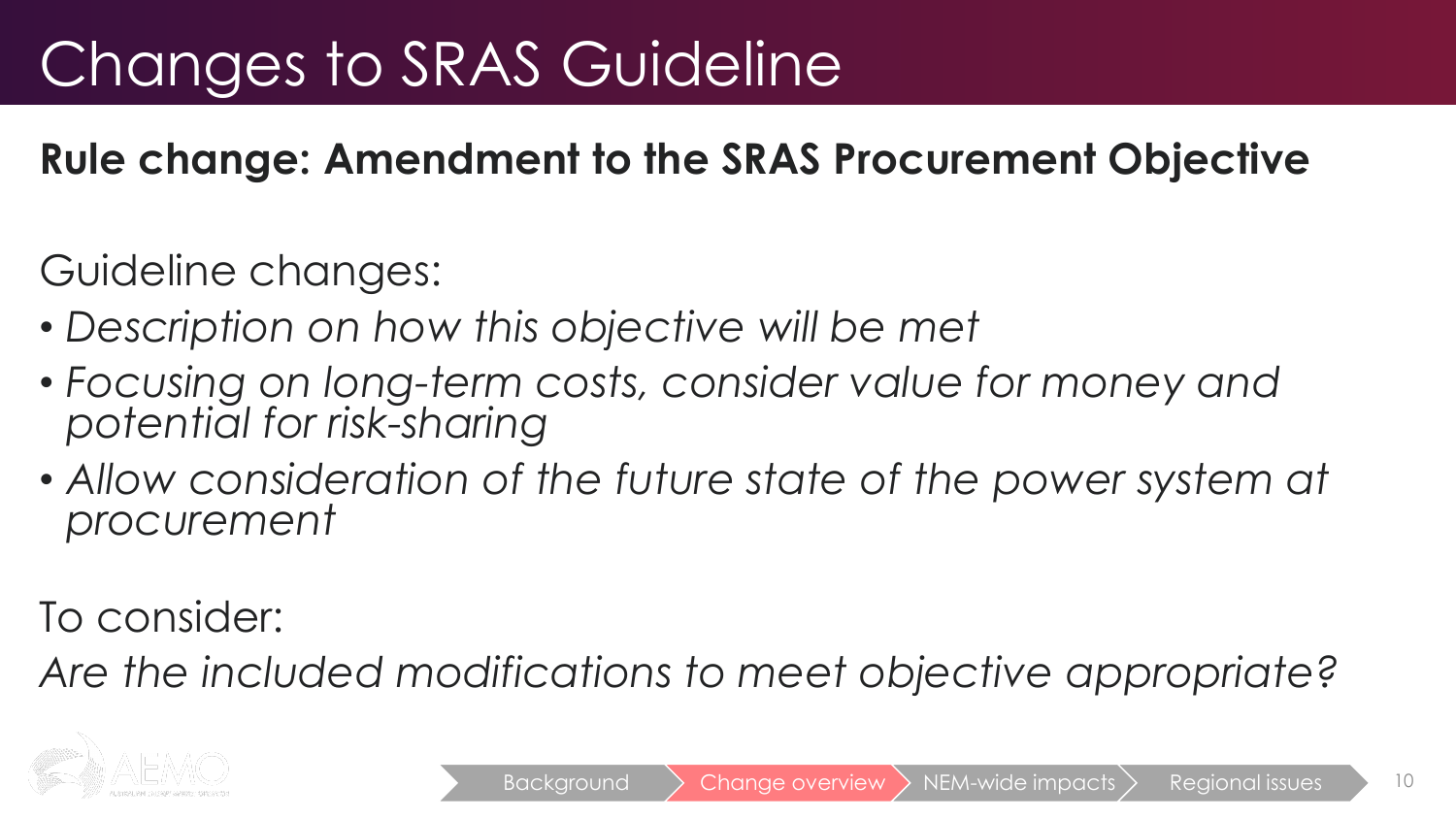**Rule change: New framework for the physical testing of system restart paths**

Guideline changes:

- *Inclusion of factors AEMO will consider to conduct extended network test*
- *Guidance to Registered Participants on how to develop test procedures, and the measurements/data to be captured during these tests*

To consider:

*Are the factors for conducting a test and the guidance measurements/data appropriate? Lacking? Over-prescriptive?*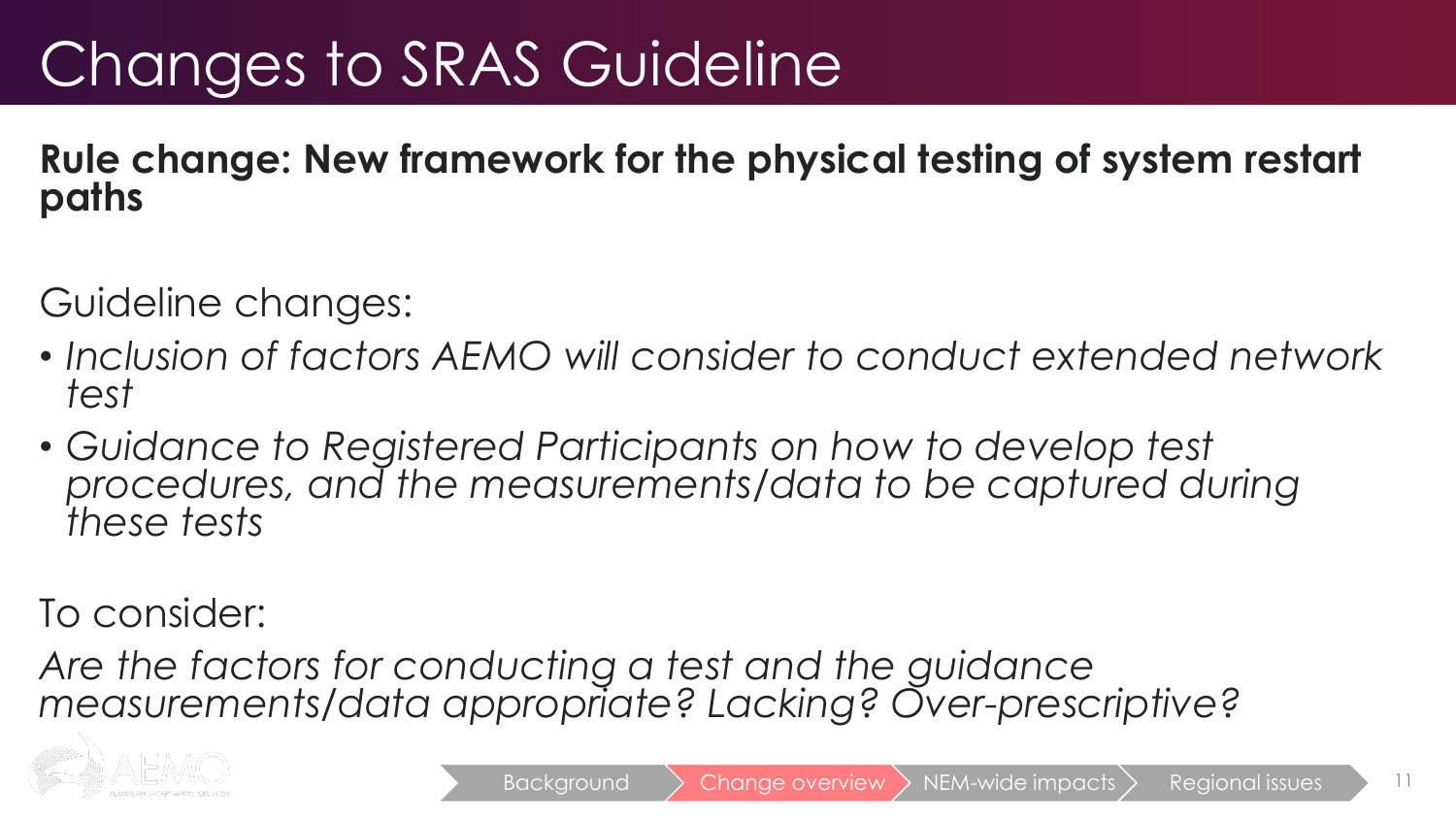#### **Rule change: SRAS testing and test procedures**

Guideline changes:

- *Inclusion of requirements to identify inconsistencies between SRAS testing and actual restart plans*
- *Coordinated testing and reporting with NSPs*
- *Clarifications on triggers for conducting an SRAS test*

To consider:

*Can potential inconsistencies be captured with the proposed amendments? Are the other changes appropriate?*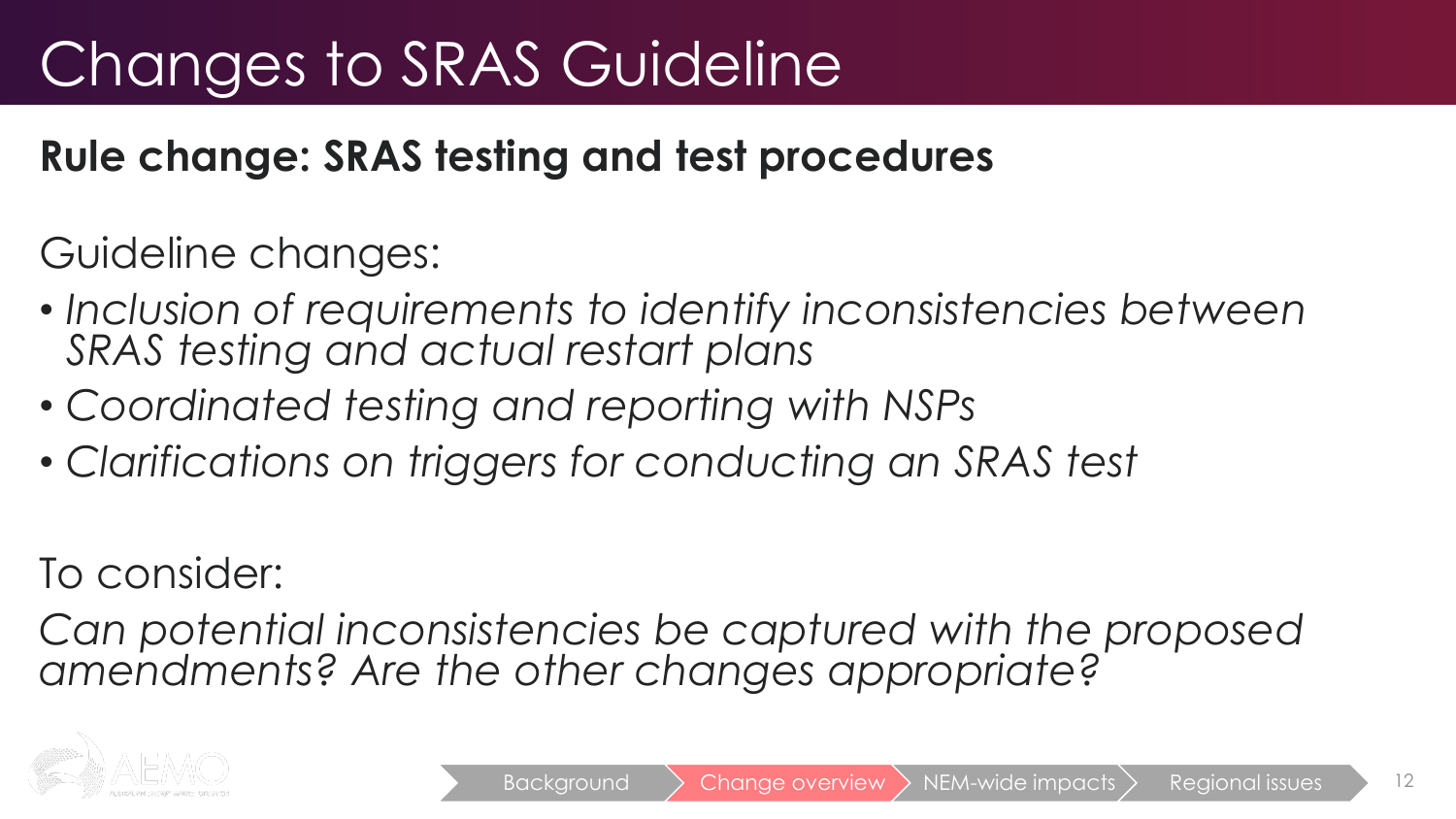## Additional consideration

#### **Proposed change: Boundaries of electrical sub-network (Queensland)**

Guideline changes:

• *No changes included in Draft for Consultation*

To consider:

*What are the advantages and disadvantages of a single Queensland zone, given that SRAS-capable plant is currently located in the central and southern areas?*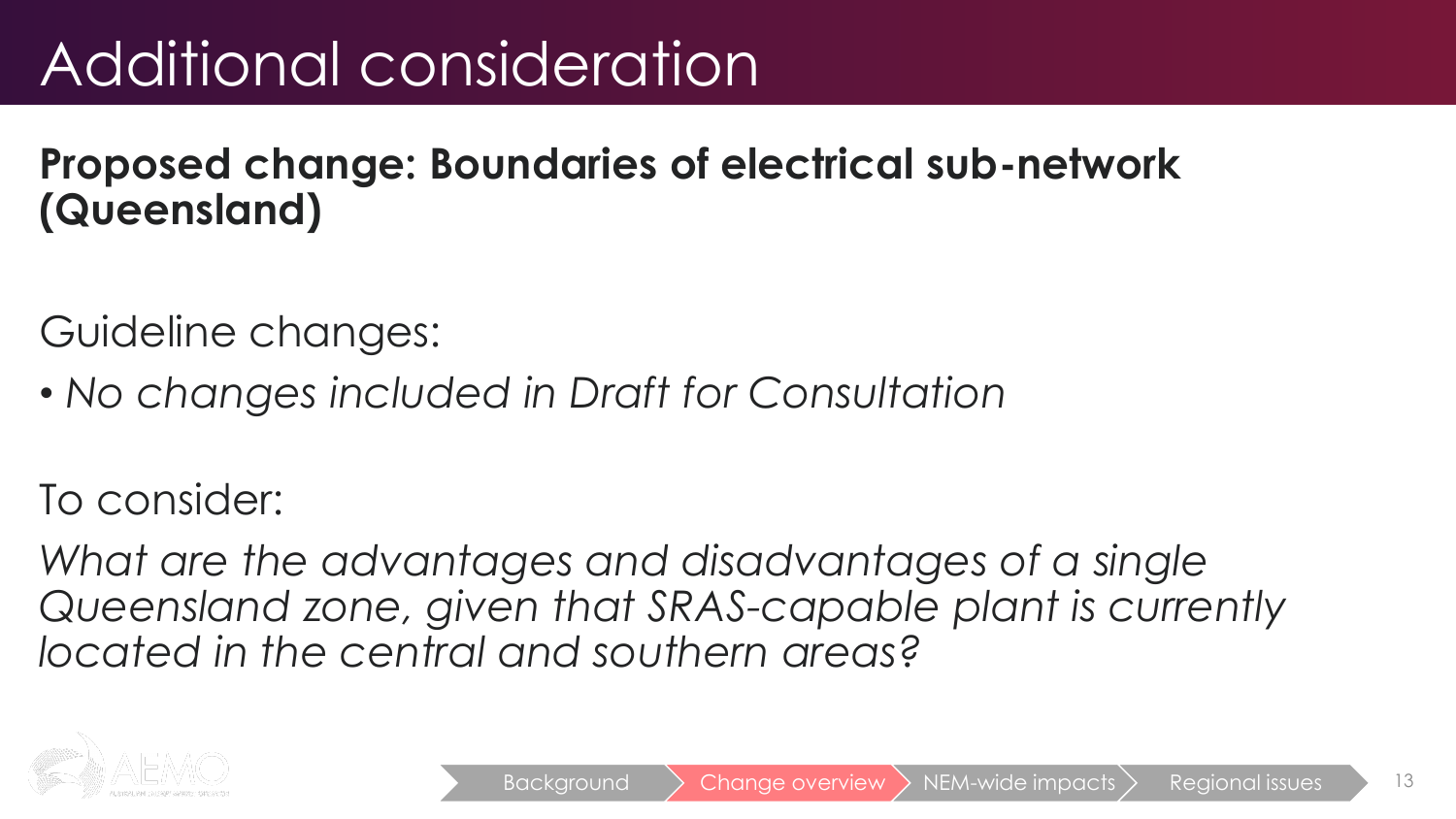

# NEM-wide considerations

Perspective 1: Tesla

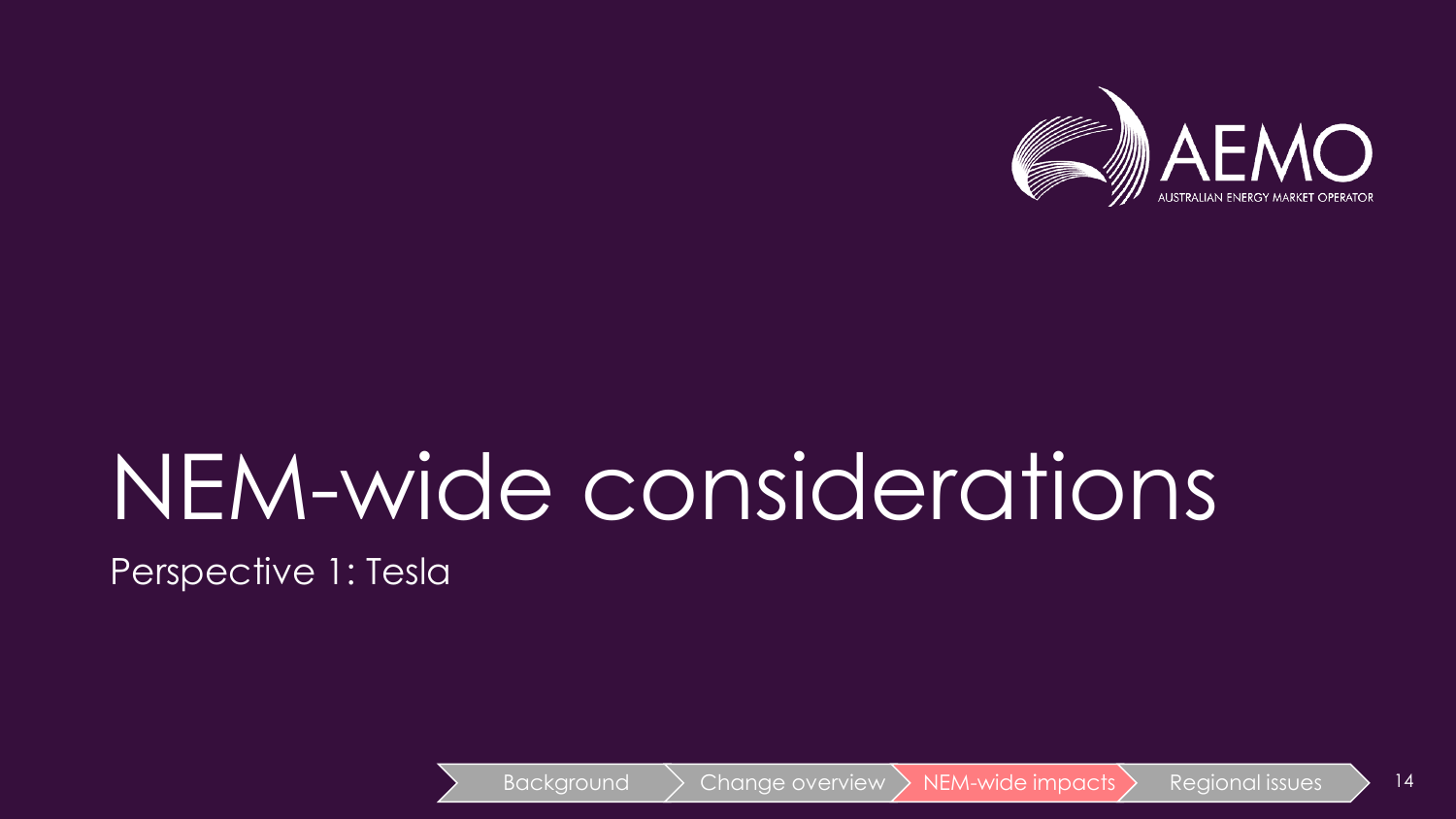

# NEM-wide considerations

Perspective 2: CS Energy

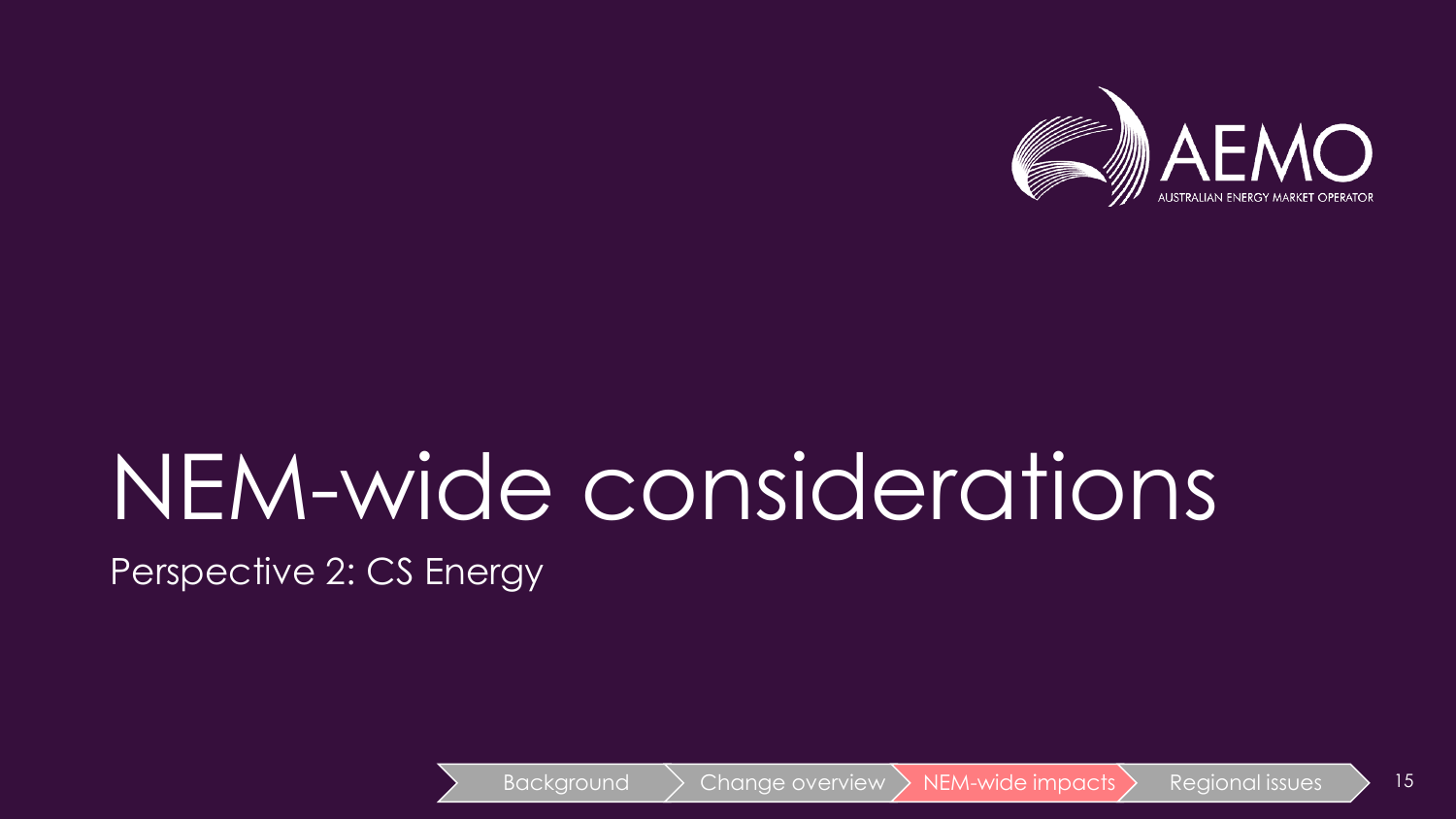## Suggested areas of discussion

- 1. Expanding definition of SRAS and black start capability a. Inc. new plant type and restoration support services
- 2. How the amended SRAS Procurement Objective will be met
- 3. Explanation of conditions and data captured for physical testing of system restart paths
- 4. Changes to SRAS testing and test procedures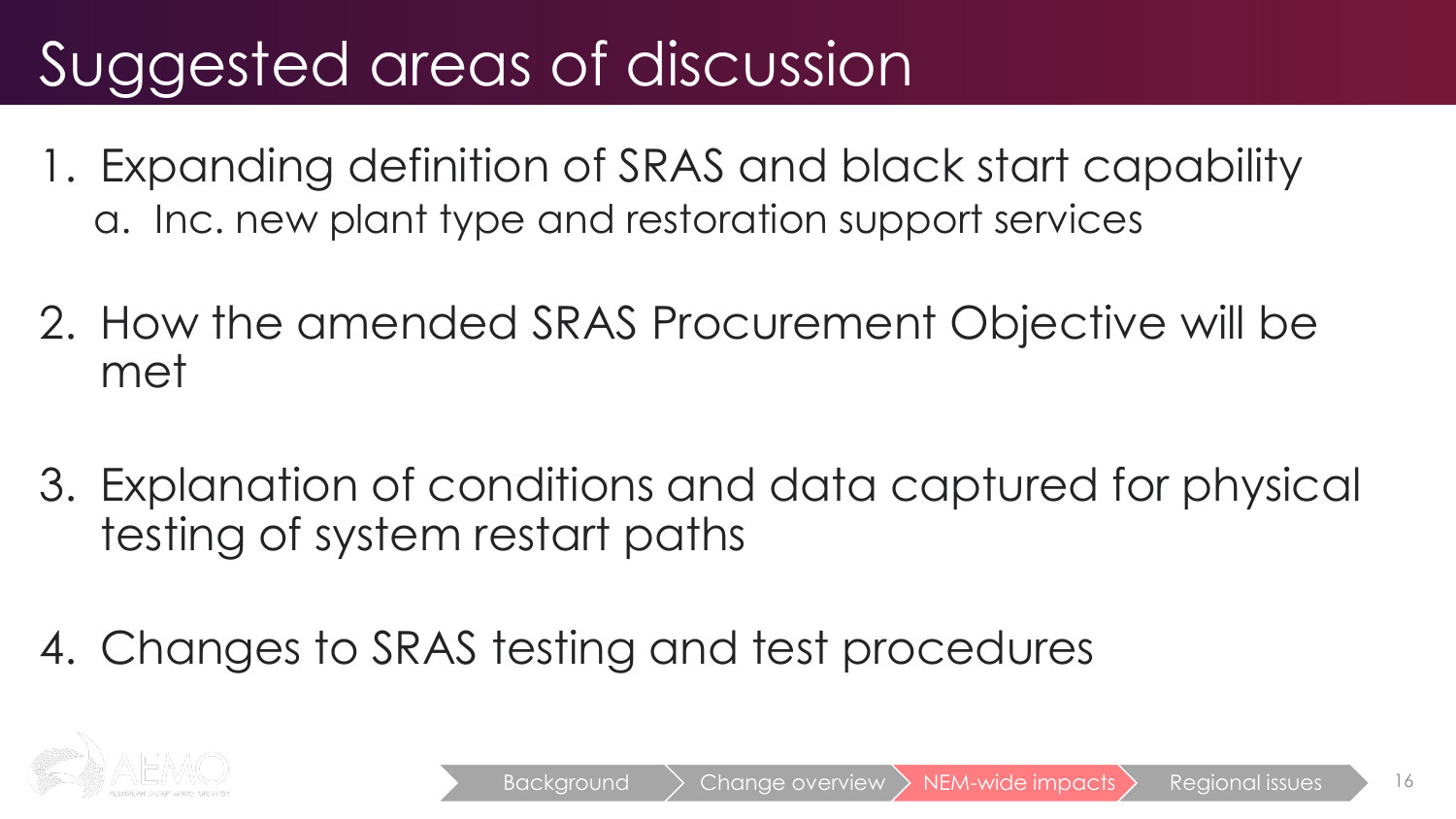

# Regional considerations

New South Wales

Introduction: TransGrid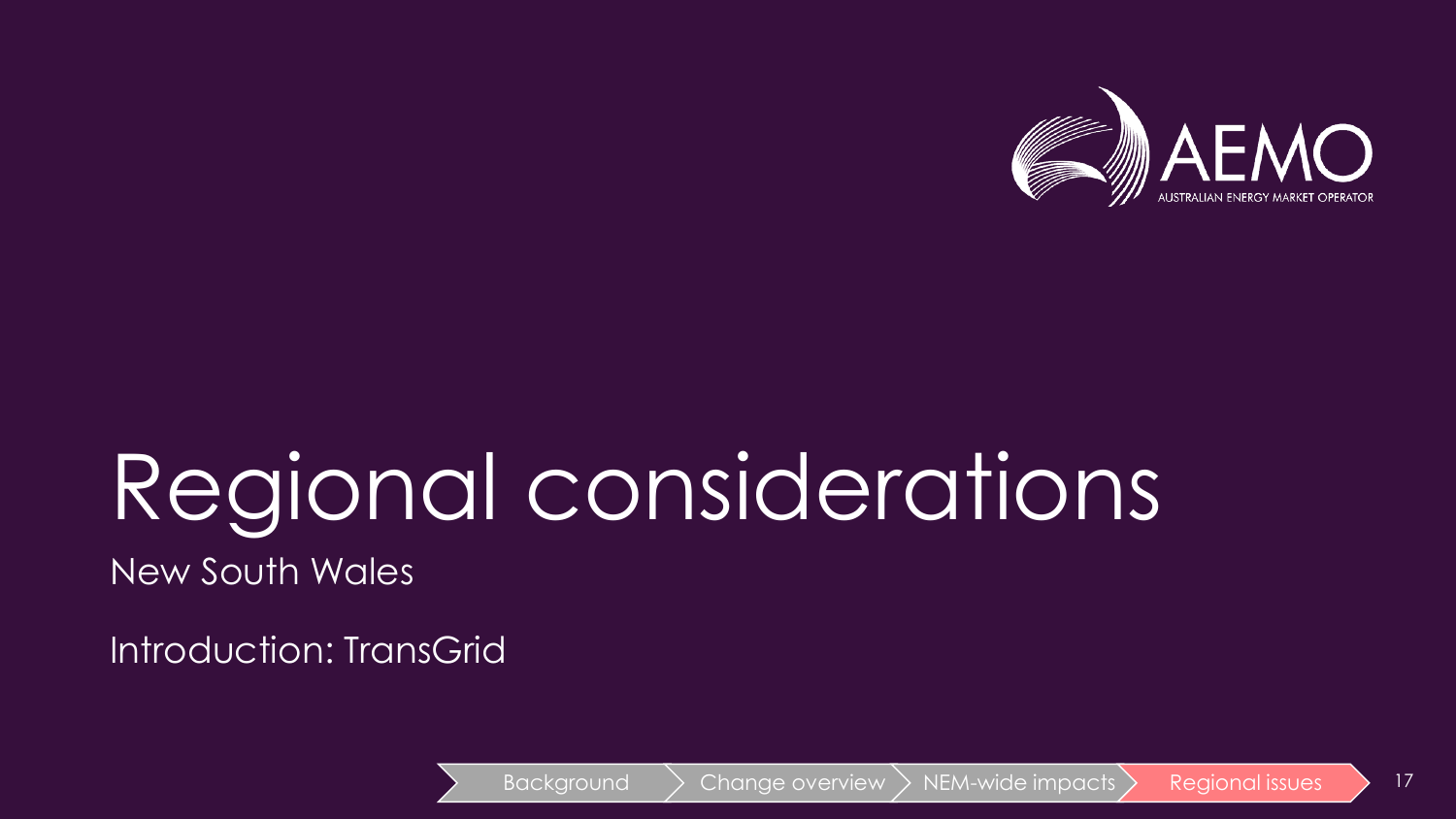

# Regional considerations **Queensland**

Introduction: Powerlink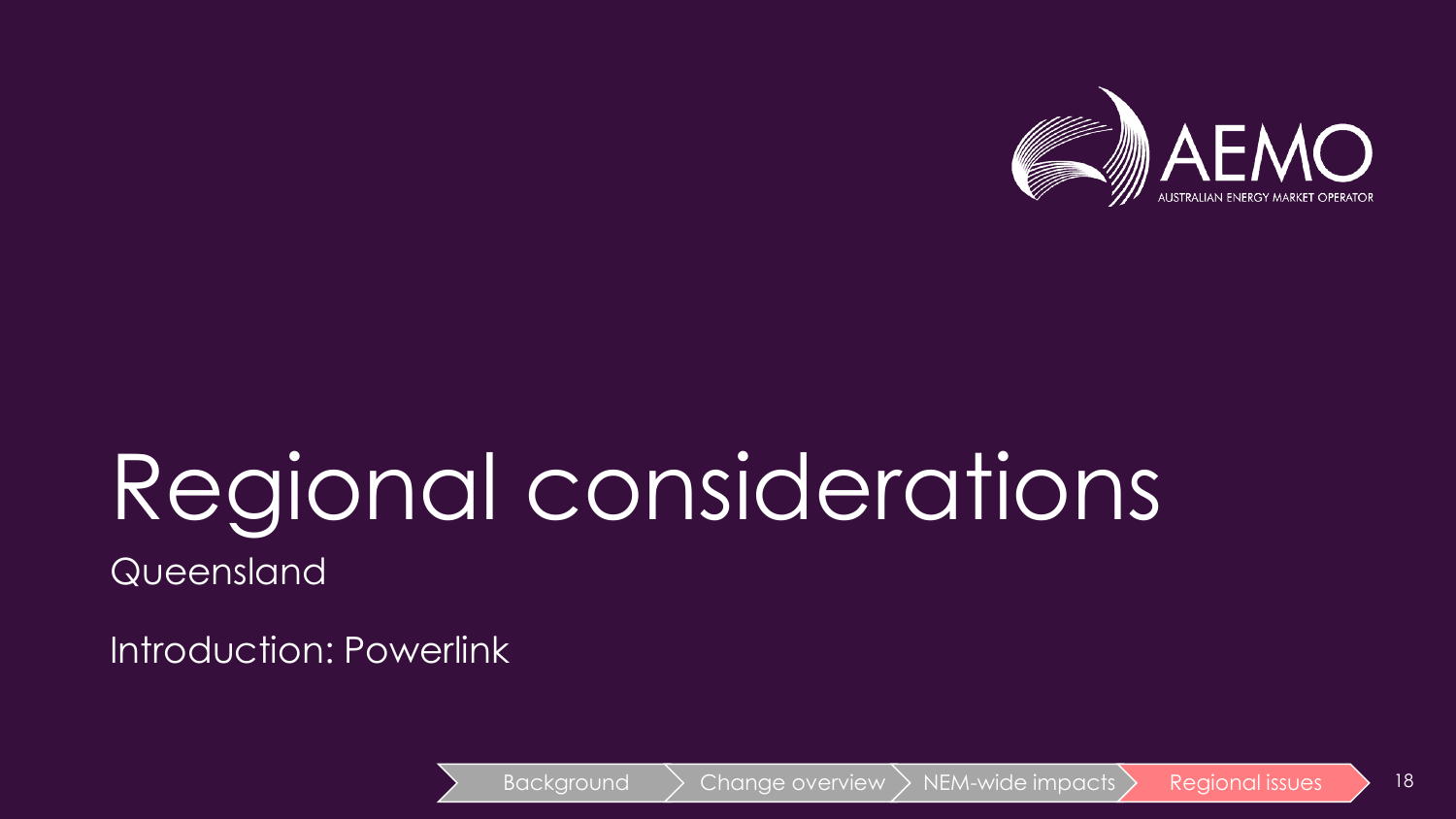

# Regional considerations South Australia

Introduction: ElectraNet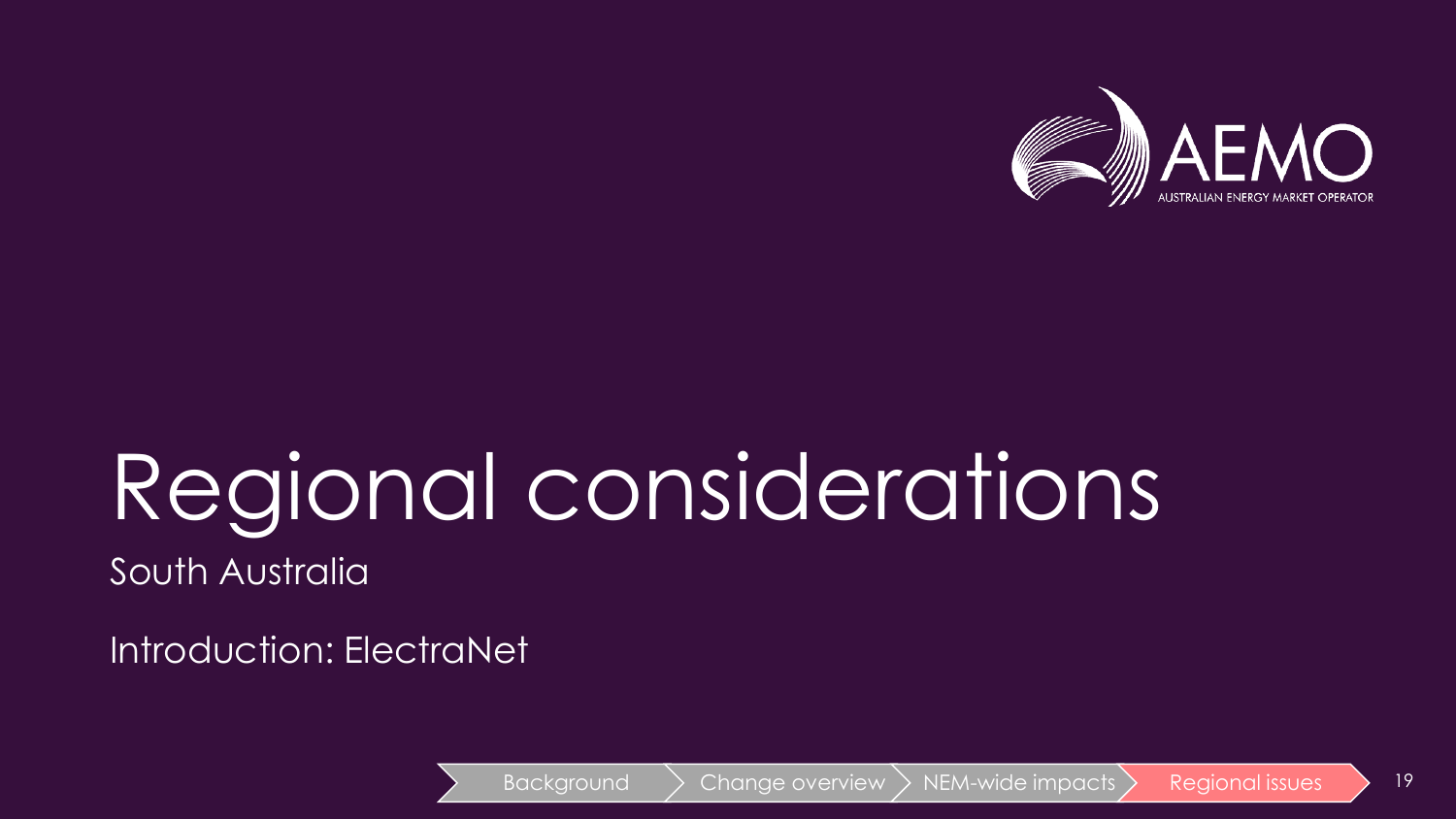

# Regional considerations Tasmania

#### Introduction: TasNetworks

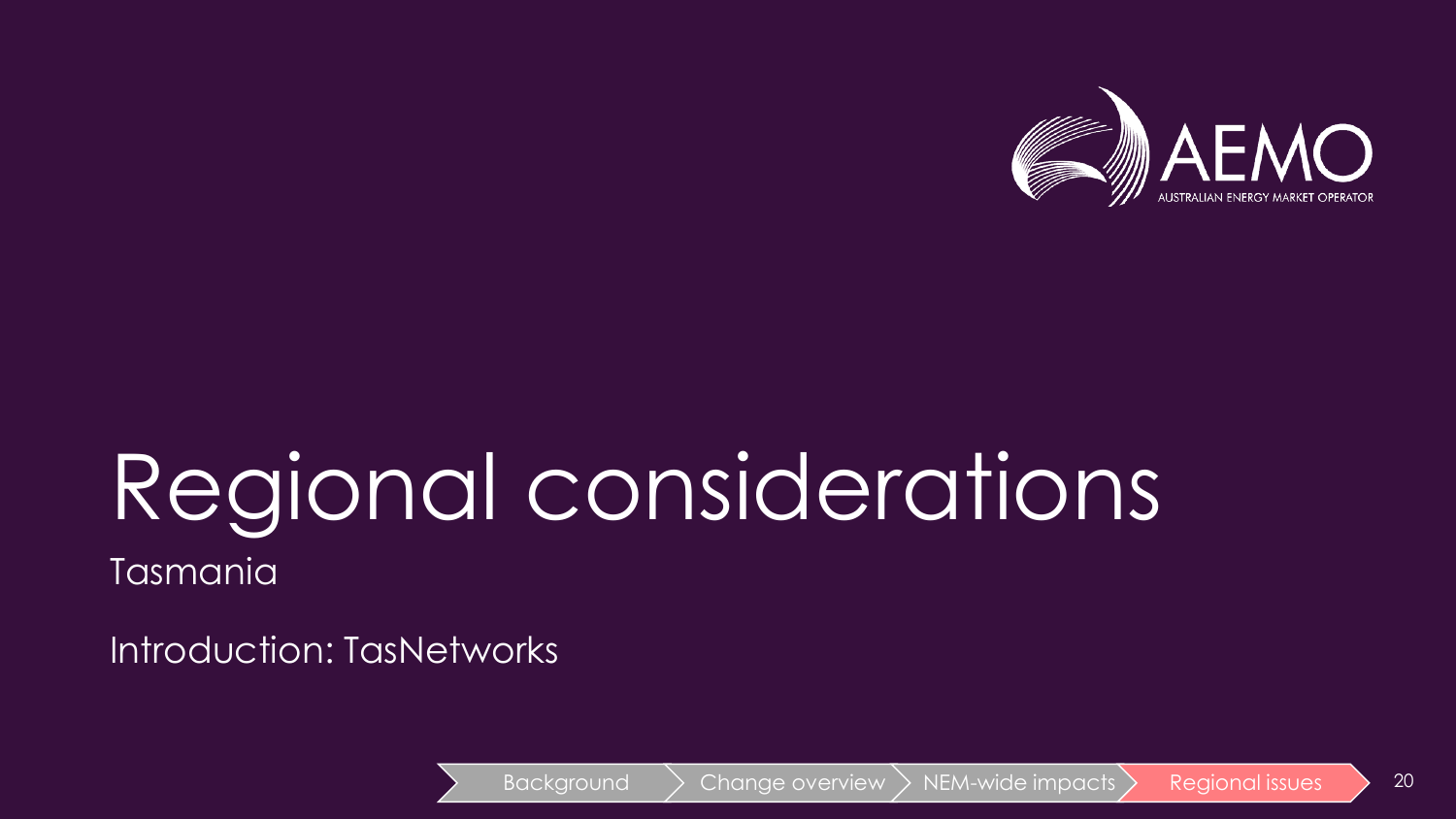

# Regional considerations Victoria

Introduction: AusNet Services